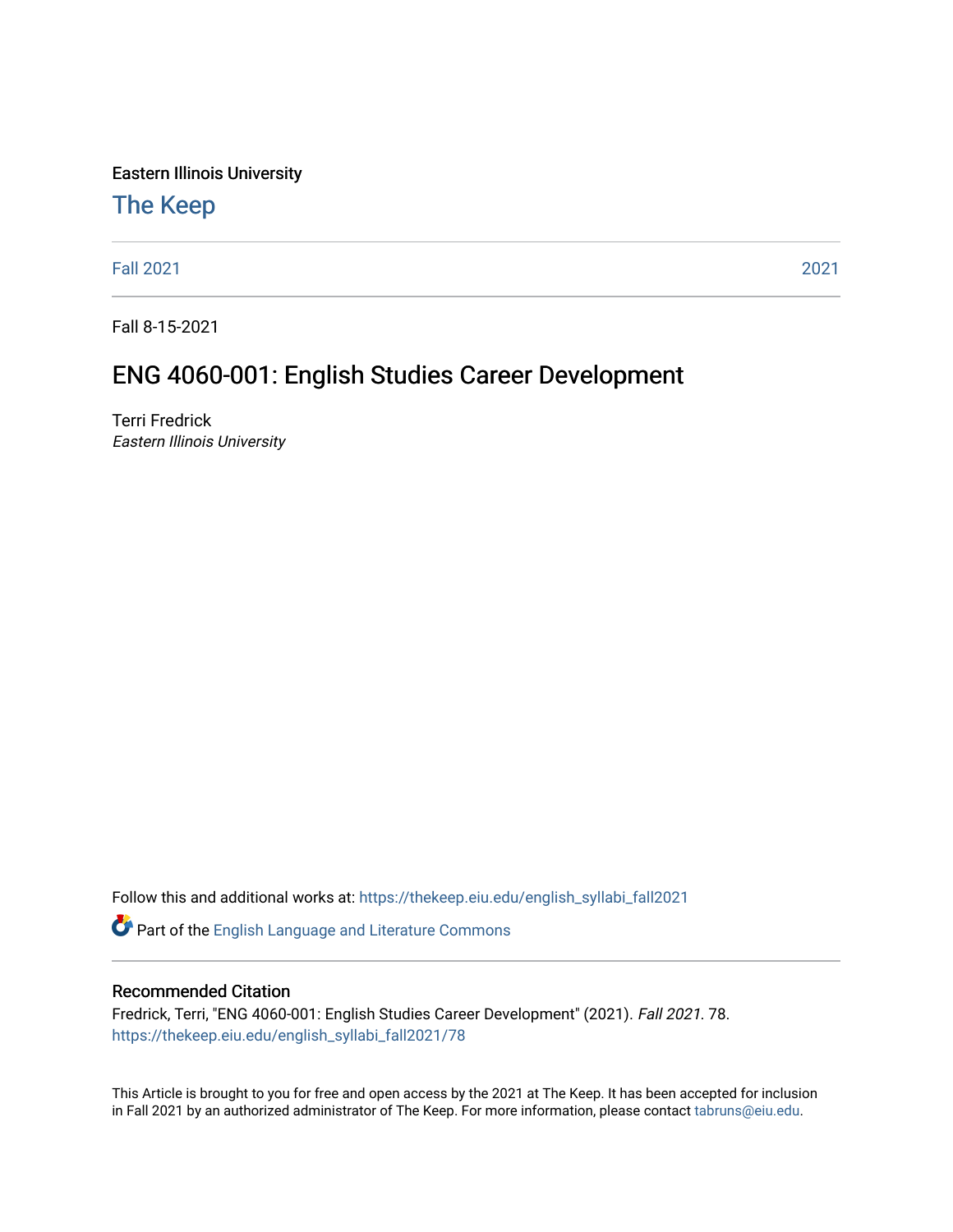---



# Course Syllabus

# **Professional Writing Career Development**

**Fall 2021 | (1 credit)**

#### **Course Description**

This course is designed to help you prepare for your post-undergraduate professional and/or academic experiences. In this course, you will research job openings and professional organizations, meet with professionals in one or more related fields, analyze your own professional skills and abilities, and read course materials related to career development. As part of the class, you will create some or all of the following: a final resume, a cover letter template, a print portfolio, a professional website or online portfolio, and a personal statement for graduate school.

#### **Course Requirements**

**1. Major narrative:** You will write a reflective essay in which you consider how your major(s), minor(s), etc. have prepared you for life beyond graduation.

**2. Job Search project**: In this two-part project, you will research a jobs database to find ten jobs you might be qualified to apply for. You will then write an analysis of one of those ads.

**3A. Resume/Cover Letter.** You will create (and revise and revise and revise!) your resume and a sample cover letter.

--or--

**3B. Graduate school application letter and personal statement.** You will create (and revise and revise and revise!) your written application materials for a graduate program of your choice.

**4. LinkedIn profile or professional website.** You will set up a robust LinkedIn profile or professional website that helps you reach potential employers and networking contacts.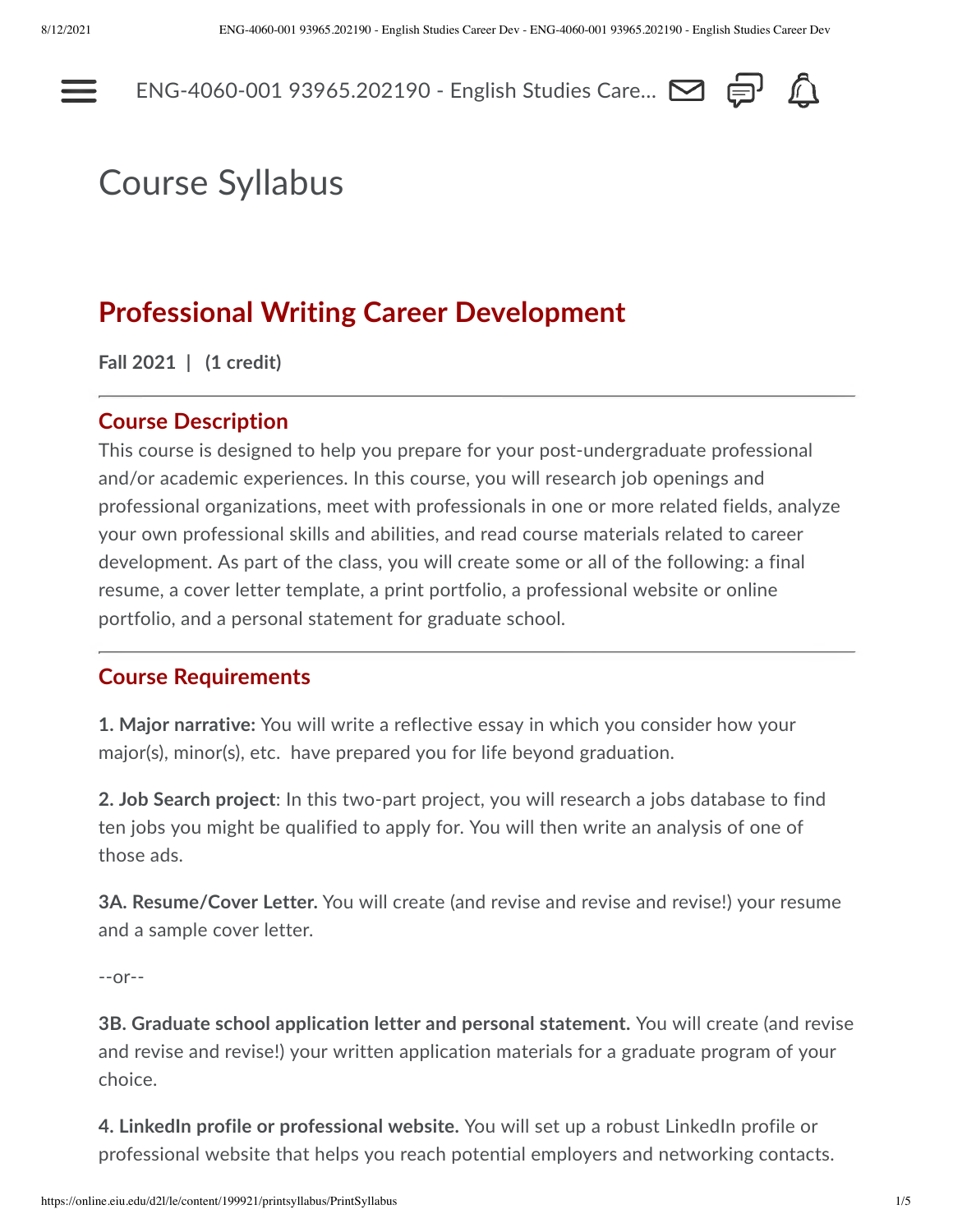8/12/2021 ENG-4060-001 93965.202190 - English Studies Career Dev - ENG-4060-001 93965.202190 - English Studies Career Dev

**5. Externship/interview reports**. You will interview and (if possible) job shadow two different professionals during the semester. You will then report the results of your interviews to the class in the form of a presentation and accompanying electronic handout.

**6. Post-graduation plan.** You will put together a guided post-graduate plan, including a timeline.

**7. Homework/reflection/participation**. This class will include a lot of reflective assignments designed to help you identify your strengths and interests. You will also prepare for and participate in a mock job interview.

#### **Assessment**

Each assignment will include specific criteria. The grade breakdown for assignments is below. Note: I reserve the right to make additions and alterations to this assessment breakdown should the need arise. Students will be informed in class and in writing prior to any changes being made

| <b>Assignment</b>                                     | % grade |
|-------------------------------------------------------|---------|
| Job search project                                    | 10      |
| Major narrative                                       | 10      |
| Resumé/cover letter --OR--<br>Grad school application | 15      |
| LinkedIn or website                                   | 15      |
| Interview reports (2)                                 | 20      |
| Job search plan                                       | 5       |
| Homework / participation                              | 25      |

The grading scale for this course is as follows:

| $90 - 100$       | A |
|------------------|---|
| $80 - 89.9$      | R |
| $70 - 79.9$      | C |
| $60 - 69.9$      | D |
| 59.9 and below F |   |

## **Attendance**

This class meets only once per week and its success depends on our ability to create a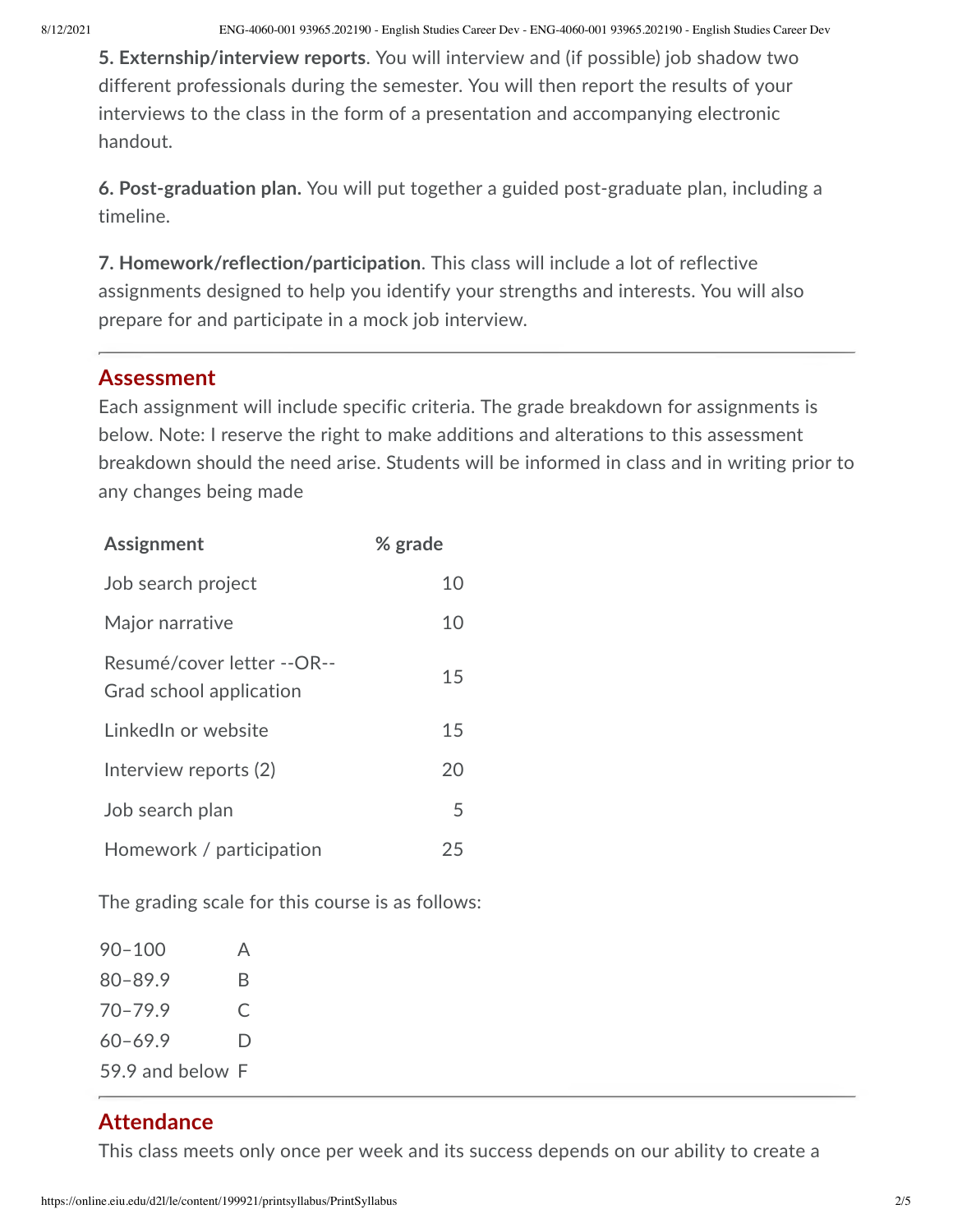community of support for one another as you develop post-graduate plans and professional application materials. On those days when we have presentations, your active participation is particularly crucial.

- If you must miss class, you are still responsible for completing assignments. Submit assignments via D2L email or dropbox, as appropriate.
- Should you be forced to quarantine due to a COVID-19 diagnosis or exposure, contact me as soon as you can, so we can create alternative plans, such as adding you to the class via Zoom, scheduling alternate work from home activities, etc.
- If you are experiencing any symptoms associated with COVID-19, please stay home and arrange to get a COVID test (yes, even if you've been vaccinated!). Contact me, and I'll help you join class via Zoom until your test results have returned.

## **Deadlines**

All assignments must be submitted by class time on the date listed. Late projects will be docked 5% each day until they are turned in.

## **Expected Conduct**

This class focuses on communicating in professional settings. Just as in a workplace setting, certain types of conduct are expected. In addition to the policies pertaining to attendance and deadlines, pay attention to the following course policies:

- Class correspondence (i.e., emails you send to someone in the class, including me) should be written professionally and according to the expectations of the business world. Expect to receive feedback from me on the style, content, and organization of your emails.
- In this course, you may need to use advanced features of common software such as Microsoft Word, web editing technologies, and other programs that may be new to you. I am always happy to give you advice and out-of-class assistance at your request, but I expect you to be willing to develop the software skills you need to complete projects effectively.
- Keep copies of all work you produce for this class, including handwritten work, as they may be useful preparation for later graded assignments. Do not store your work only on a single flash drive. If I have given you a hand-written evaluation on an assignment or activity, save that evaluation until you have received your final grade in the course.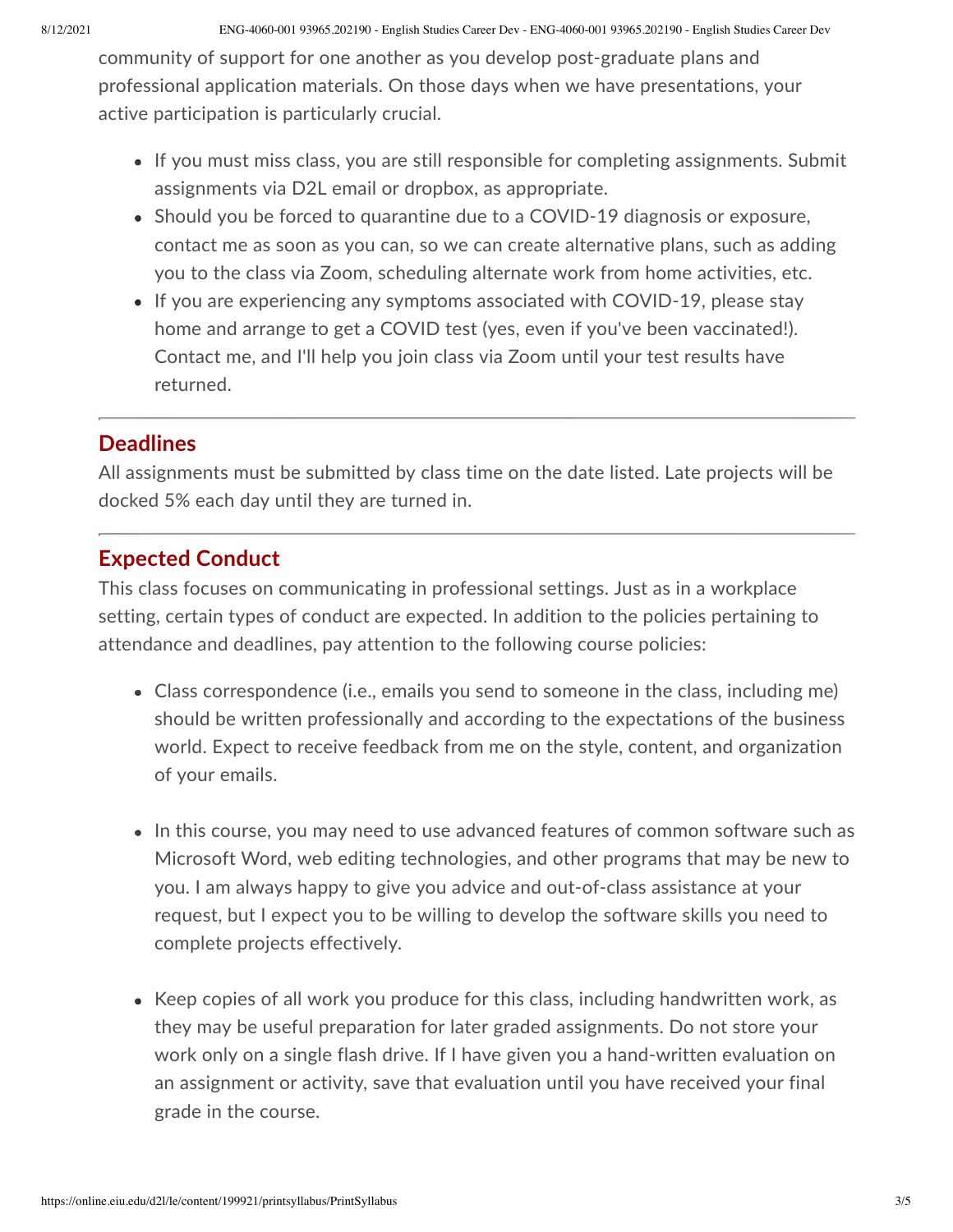8/12/2021 ENG-4060-001 93965.202190 - English Studies Career Dev - ENG-4060-001 93965.202190 - English Studies Career Dev

- Class time is for doing work related to the course. Limit your use of email, the internet, cell phones, etc. to course-related work during class time.
- All major assignments listed on this course policy sheet must be completed in order to pass the course.
- Scholarly integrity and ethics--students are expected to maintain principles of academic integrity and conduct as defined in [EIU's Code of Conduct](http://www.eiu.edu/judicial/studentconductcode.php). Violations will be reported to the Office of Student Standards. If you are in doubt of the appropriate way to identify your source, check with me before turning in the assignment. If you have any questions regarding appropriate handling of sources, collaboration, or past work, talk with me before turning in an assignment.
- If circumstances arise that may impact your ability to maintain our course policies, address the situation as you would in the workplace—professionally, courteously, and in advance.

#### **Contact Information**

[Available on D2L under Content](https://online.eiu.edu/d2l/common/dialogs/quickLink/quickLink.d2l?ou=199921&type=content&rcode=EIU-1390812).

#### **Information for Students with Disabilities**

Most accommodations may be easily met in this class. If you are a student with a documented disability in need of accommodations to fully participate in this class, please contact the Office of Student Disability Services (OSDS). All accommodations must be approved through OSDS. Please stop by McAfee Gym, Room 1210, or call (217) 581–6583 to make an appointment.

## **The Student Success Center / Writing Center**

Students who are having difficulty achieving their academic goals are encouraged to contact the Student Success Center for assistance with time management, test taking, note taking, avoiding procrastination, setting goals, and other skills to support academic achievement. The Student Success Center provides individualized consultations. To make an appointment, call (217) 581–6696, or go to McAfee Gym, Room 1336.

Students who would like assistance with writing assignments from this or any other course may go to the Writing Center. The Writing Center works with students from all disciplines, majors, and academic backgrounds at any stage of the writing process. To make an appointment, call (217) 581–5929, or go to Coleman Hall, Room 3110.